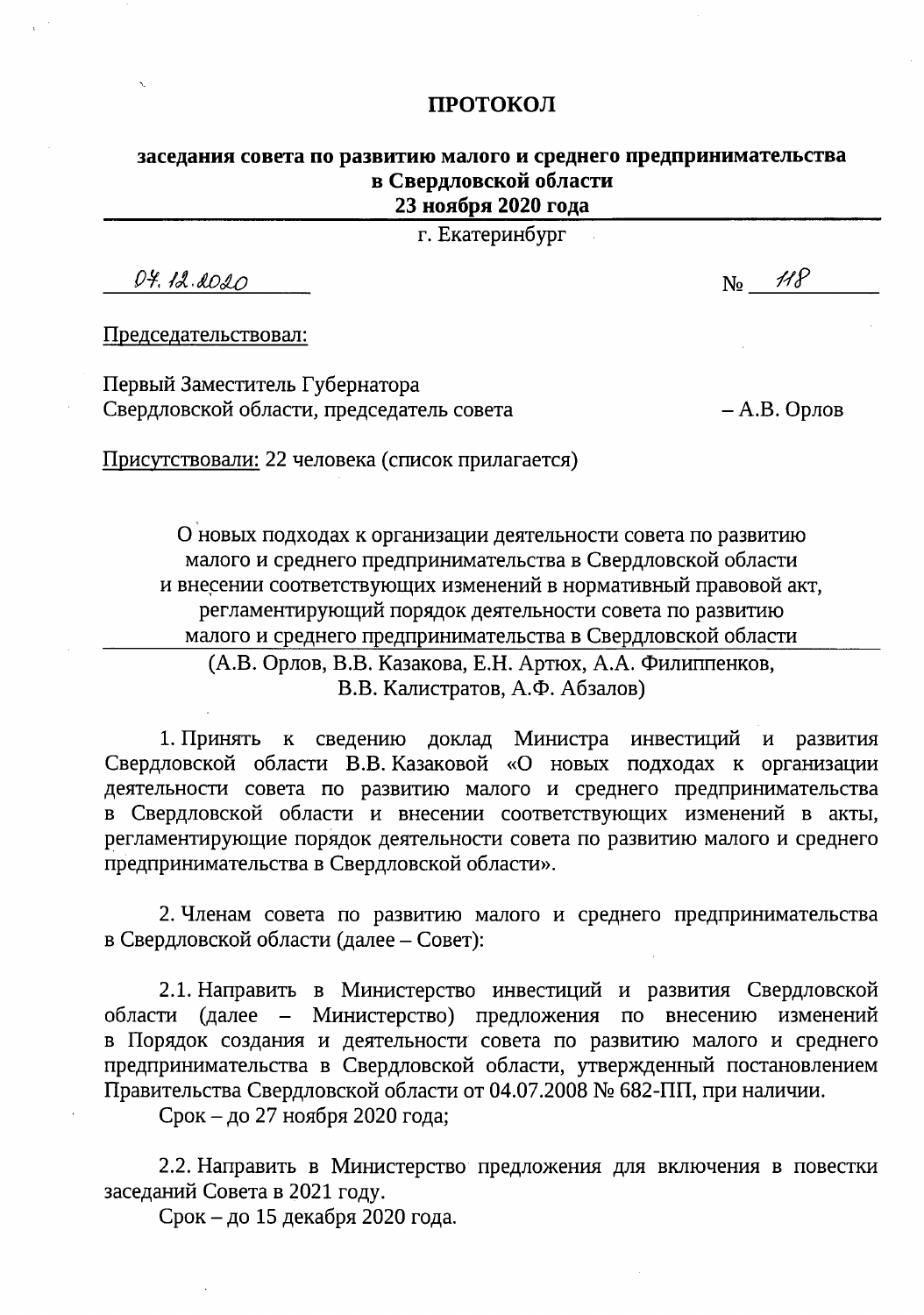#### 3. Министерству:

3.1. Доработать проект постановления Правительства Свердловской области «О внесении изменений в Порядок создания и деятельности совета по развитию малого и среднего предпринимательства в Свердловской области, утвержденный постановлением Правительства Свердловской области от 04.07.2008 № 682-ПП», при наличии поступивших предложений от членов Совета.

Срок – до 4 декабря 2020 года;

3.2. Разместить информацию о начале приема предложений о включении в состав Совета представителей некоммерческих организаций, выражающих интересы субъектов малого и среднего предпринимательства, организаций, инфраструктуру поддержки субъектов образующих малого  $\mathbf{M}$ среднего предпринимательства в Свердловской области, Законодательного Собрания Свердловской области, исполнительных органов государственной власти Свердловской области и органов местного самоуправления муниципальных образований, расположенных на территории Свердловской области (далее предложения), на официальном сайте Свердловской области в информационнотелекоммуникационной сети «Интернет» (далее - сеть Интернет) в сфере развития малого и среднего предпринимательства и официальном сайте Министерства в сети Интернет.

Срок – до 30 декабря 2020 года.

Первый Заместитель Губернатора Свердловской области, председатель совета

А.В. Орлов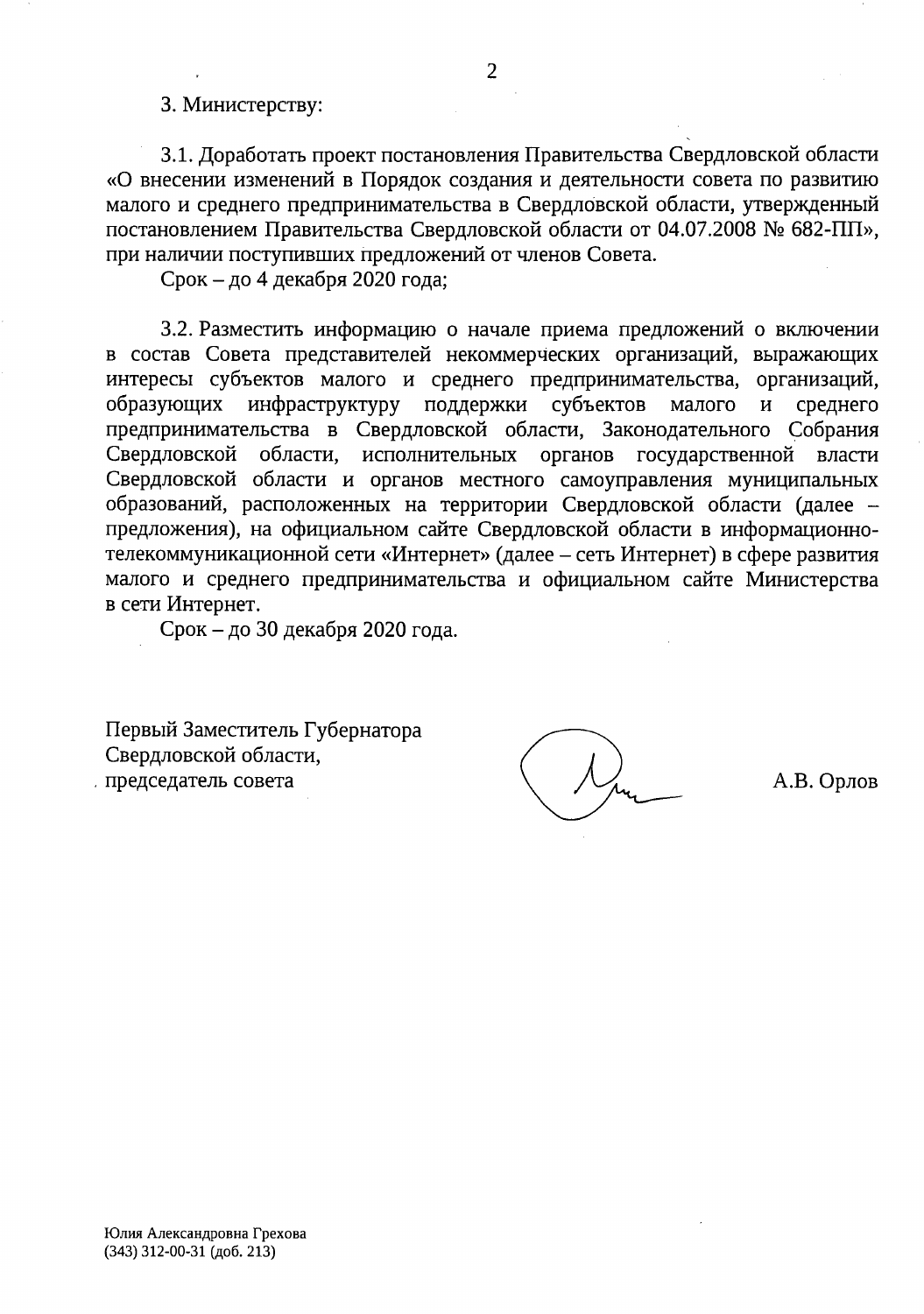## СПИСОК

# участников заседания совета по развитию малого и среднего предпринимательства в Свердловской области<br>23 ноября 2020 года

| 1. | Министр инвестиций и развития                                                                                                                                                                                           |                  |
|----|-------------------------------------------------------------------------------------------------------------------------------------------------------------------------------------------------------------------------|------------------|
|    | Свердловской области,<br>заместитель председателя совета                                                                                                                                                                | В.В. Казакова    |
| 2. | Президент «Союза малого и среднего<br>бизнеса Свердловской области»,<br>президент Регионального объединения<br>работодателей «Объединение<br>предпринимательских организаций<br>работодателей малого и среднего бизнеса |                  |
|    | Свердловской области»,                                                                                                                                                                                                  |                  |
|    | заместитель председателя совета                                                                                                                                                                                         | А.А. Филиппенков |
| 3. | Главный специалист отдела развития<br>малого и среднего предпринимательства<br>Министерства инвестиций и развития                                                                                                       |                  |
|    | Свердловской области, секретарь совета                                                                                                                                                                                  | Ю.А. Грехова     |
|    | Члены совета:                                                                                                                                                                                                           |                  |
| 4. | Председатель комитета Законодательного<br>Собрания Свердловской области<br>по промышленной, инновационной                                                                                                               |                  |
|    | политике и предпринимательству                                                                                                                                                                                          | А.Ф. Абзалов     |
| 5. | Уполномоченный по защите прав<br>предпринимателей в Свердловской области                                                                                                                                                | E.H. Aptrox      |
| 6. | Председатель комитета промышленной<br>политики и развития предпринимательства<br>Администрации города Екатеринбурга                                                                                                     | А.М. Воронин     |
| 7. | Член Свердловского регионального<br>отделения общероссийской общественной<br>организации «Деловая Россия»                                                                                                               | В.В. Калистратов |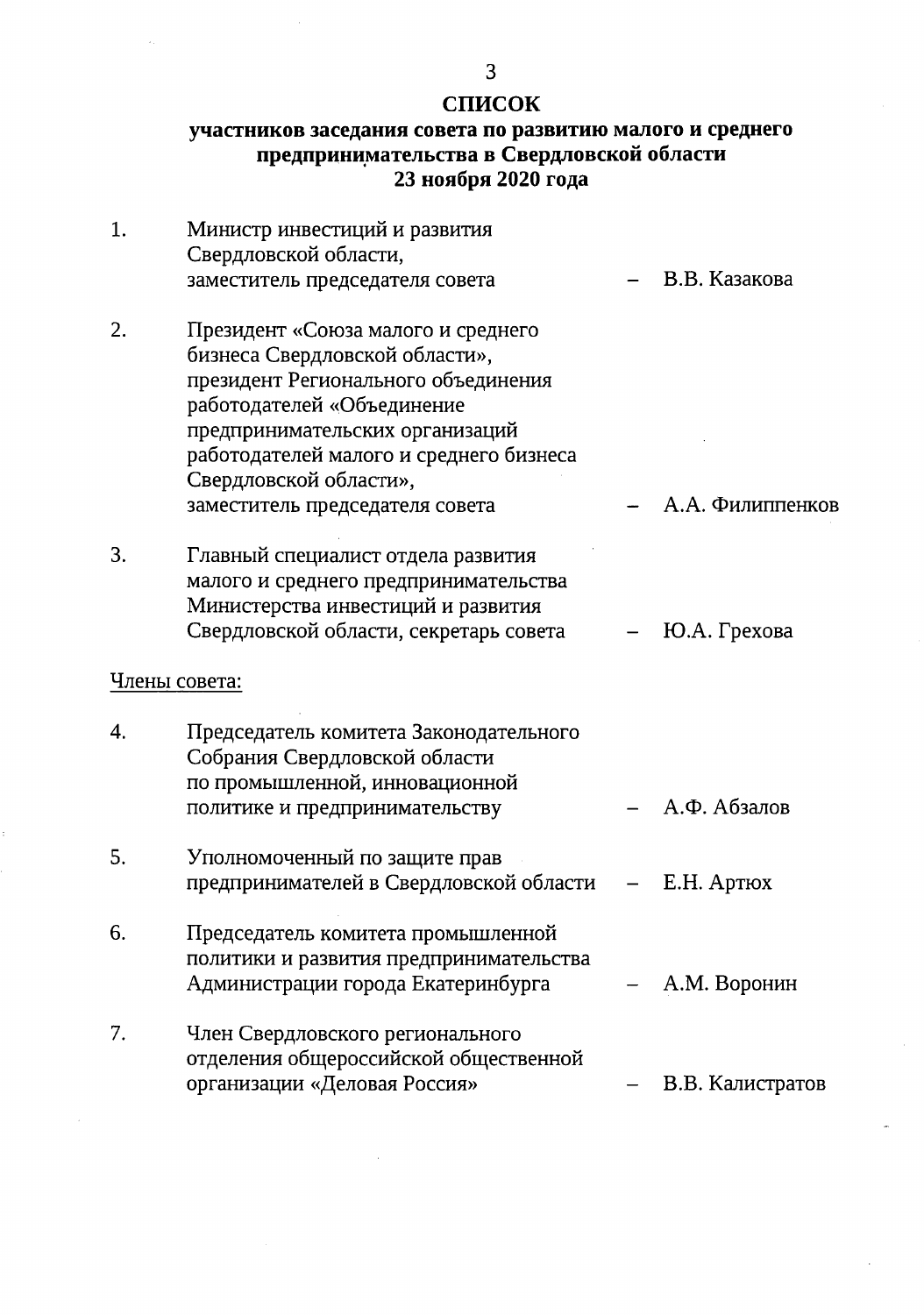| 8.  | Заместитель председателя комитета<br>Законодательного Собрания<br>Свердловской области по промышленной,<br>инновационной политике и                                                                                                                    |                   |
|-----|--------------------------------------------------------------------------------------------------------------------------------------------------------------------------------------------------------------------------------------------------------|-------------------|
|     | предпринимательству                                                                                                                                                                                                                                    | О.М. Корчагин     |
| 9.  | Директор Первоуральского фонда<br>поддержки предпринимательства                                                                                                                                                                                        | М.А. Кульбицкая   |
| 10. | Директор фонда «Режевской фонд<br>поддержки малого предпринимательства»                                                                                                                                                                                | В.Г. Кураев       |
| 11. | Заместитель председателя Общественной<br>палаты Свердловской области,<br>вице-президент Регионального<br>объединения работодателей<br>«Объединение предпринимательских<br>организаций работодателей малого<br>и среднего бизнеса Свердловской области» | - С.Г. Майзель    |
| 12. | Председатель некоммерческого<br>партнерства «Дом предпринимателя»,<br>вице-президент некоммерческого<br>партнерства «Союз малого и среднего<br>бизнеса Свердловской области»                                                                           | Л.Е. Мордвов      |
| 13. | Исполнительный директор Фонда<br>содействия развитию венчурных<br>инвестиций в малые предприятия<br>в научно-технической сфере<br>Свердловской области                                                                                                 | – Д.С. Скоморохов |
| 14. | Руководитель регионального отделения<br>общероссийской общественной<br>организации «Женщины бизнеса»                                                                                                                                                   | И.А. Солдатова    |
| 15. | Председатель «Союза предприятий<br>по сбору и переработке отходов<br>производства и потребления<br>Уральского федерального округа»                                                                                                                     | А.М. Таганкин     |

 $\mathcal{L}^{\text{max}}_{\text{max}}$  , where  $\mathcal{L}^{\text{max}}_{\text{max}}$ 

 $\frac{1}{2}$ 

 $\hat{\mathcal{A}}$ 

 $\frac{1}{\sqrt{2}}\frac{1}{\sqrt{2}}\frac{1}{\sqrt{2}}\left(\frac{1}{2}\right)^{\frac{1}{2}}\frac{1}{\sqrt{2}}\left(\frac{1}{2}\right)^{\frac{1}{2}}\frac{1}{\sqrt{2}}\left(\frac{1}{2}\right)^{\frac{1}{2}}\frac{1}{\sqrt{2}}\left(\frac{1}{2}\right)^{\frac{1}{2}}\frac{1}{\sqrt{2}}\left(\frac{1}{2}\right)^{\frac{1}{2}}\frac{1}{\sqrt{2}}\left(\frac{1}{2}\right)^{\frac{1}{2}}\frac{1}{\sqrt{2}}\left(\frac{1}{2}\right)^{\frac{1}{2}}\frac{1$ 

 $\hat{A}$ 

 $\mathcal{H}$ 

 $\frac{1}{2}$ 

 $\frac{1}{2}$ 

 $\hat{\mathcal{A}}$